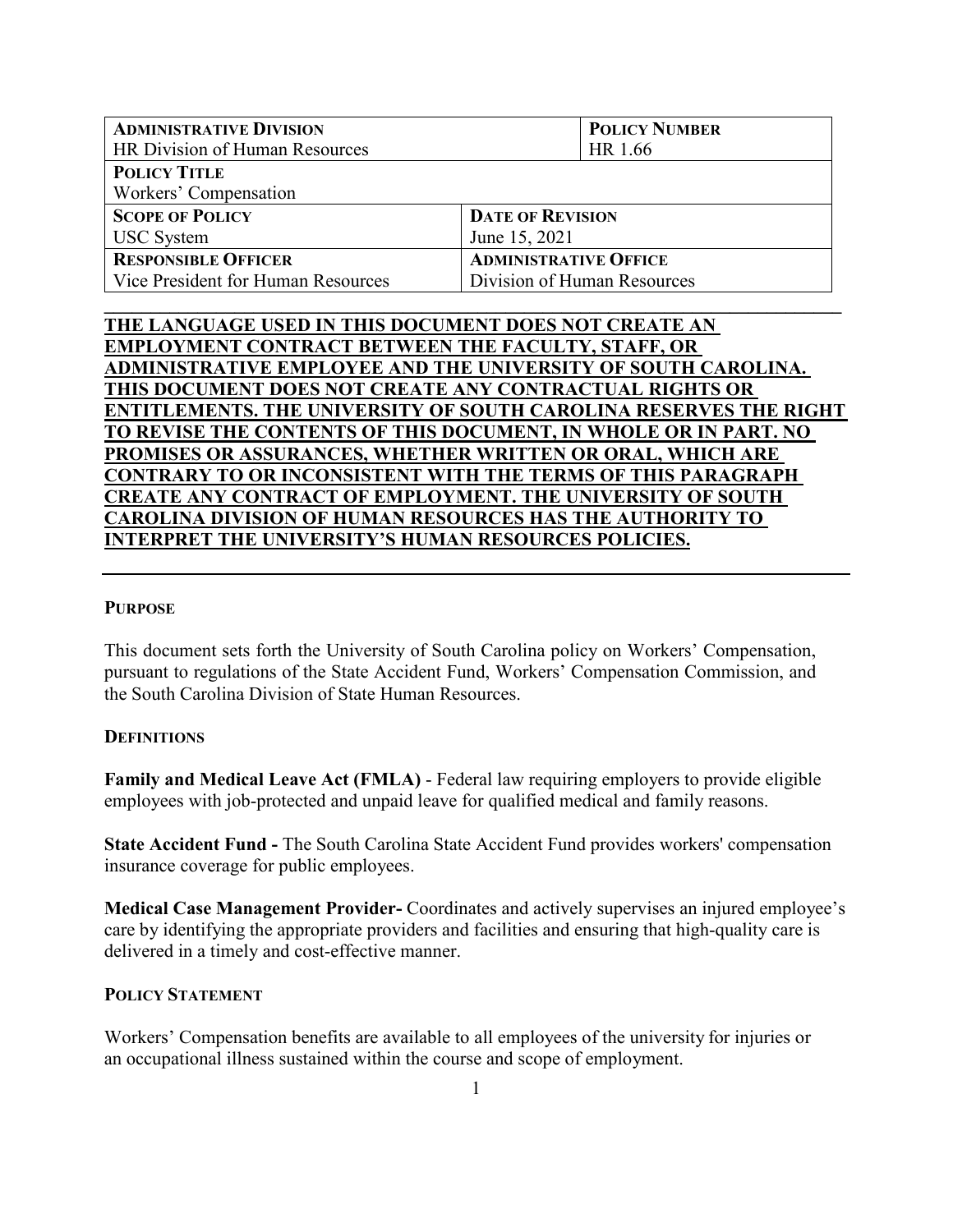The State Accident Fund reviews all claims and determines if a claim is compensable before an employee may receive Workers' Compensation benefits. An injured employee may be eligible for payment of medical costs and for permanent impairment or disfigurement, if any, if approved by the State Accident Fund.

All periods of disability, including those which are work related, are subject to the requirements set forth in university policy HR 1.06 Sick Leave.

#### **PROCEDURES**

### **Employee and Supervisor Notification Responsibility**

A. An employee who has incurred a work-related injury or illness must report their injury or illness to their supervisor immediately.

Failure of an injured employee to notify the authorized supervisor within 90 days after an accident may deprive the injured employee of their rights to benefits. The statute of limitations for filing a claim is two years after the accident.

- B. The employee, along with their supervisor will report the injury immediately to the Medical Case Management Provider (available 24 hours a day/ 7 days a week). If a supervisor is not available, the injured employee, along with a Human Resources representative should report the injury to the Medical Case Management Provider. The Medical Case Management Provider will direct the employee where to seek medical treatment if needed. In the case of a life-threatening injury or illness, 9-1-1 should be contacted.
- C. The employee must complete an [Employee Injury Report](https://sc.edu/about/offices_and_divisions/human_resources/docs/hr81b.pdf) (Form 81-B) as soon as possible after a work-related injury or illness has occurred. This form must be sent to the Medical Case Management Provider and to the Division of Human Resources.
- D. The employee's supervisor must complete the [Supervisor Report of Injury.](https://sc.edu/about/offices_and_divisions/human_resources/docs/hr81c.pdf) This form must be sent to the Medical Case Management Provider and to the Division of Human Resources.

#### **Time Lost From Work**

- A. If an employee must miss time from work due to a work-related injury or illness, the employee must select a Workers' Compensation Benefits election **in accordance with Section 8-11-145 of the South Carolina Code of Laws**, which is located at the bottom of the Employee Injury Report (Form 81-B).
- B. Once an employee as elected an option, the election is irrevocable for each individual incident.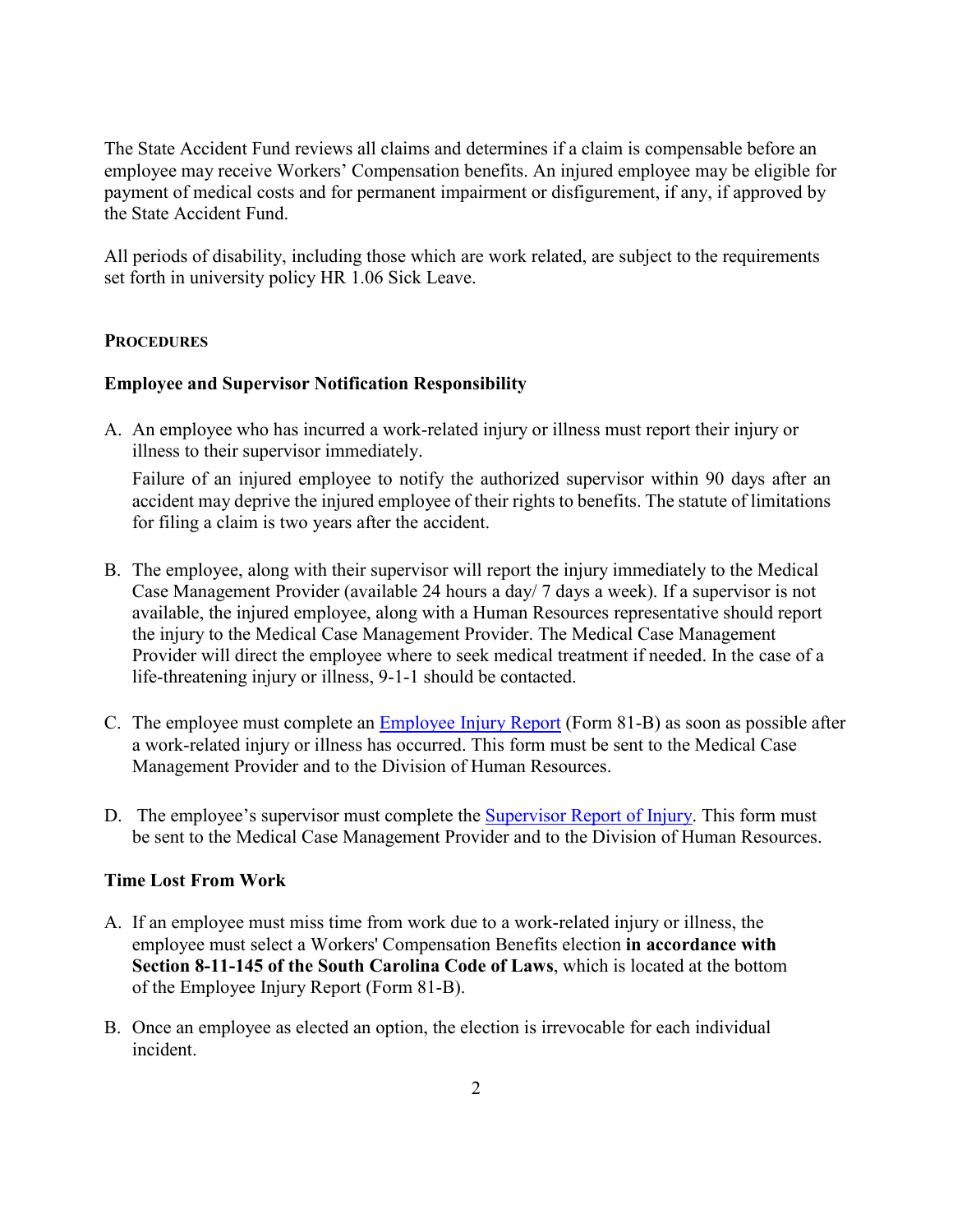C. There are there (3) Workers Compensation Benefit Election Options that may be available for employees, depending on their eligibility.

#### **Option 1**

An employee in a leave eligible position is eligible to select Option 1.

If an employee selects Option 1, the employee will use their remaining accrued sick, annual and/or compensatory leave in order to continue to receive a full salary. The employee will continue to accrue leave as long as they remain in a paid status for at least one-half of the working month.

If the employee exhausts all of their remaining leave prior to the release of their treating physician, the employee will be placed in a leave without pay status. At this time, if the employee has been out of work for at least seven consecutive calendar days, the employee may be eligible to receive a weekly workers' compensation benefit from The State Accident Fund.

#### **Option 2**

An employee that is in a leave eligible position, a student paid by the university, a student nurse, a student teacher, or other professional and internship students (such as medical students and social work interns) are eligible to select Option 2.

If an employee selects option 2, the employee will be placed in a leave without pay status with the university and only receive a weekly workers' compensation benefit from The State Accident Fund. The weekly workers compensation benefit payment would not begin until the employee has been out of work for seven consecutive calendar days. If the employee is out of work for fifteen consecutive calendar days, they will receive weekly workers' compensation payments retroactive to the first date of lost time away from work as a result of a work-related injury or illness.

#### **Option 3**

An employee in a leave eligible position is eligible to select Option 3.

If an employee selects Option 3, the employee will use a pro-rated portion of their remaining accrued sick, annual and/or compensatory leave. Additionally, the employee would receive a weekly workers' compensation benefit from The State Accident Fund. The weekly workers compensation benefit payment would not begin until the employee has been out of work for seven consecutive calendar days. If an employee is out of work for fifteen consecutive calendar days, they will receive weekly workers' compensation payments retroactive to the first date of lost time away from work as a result of a work-related injury or illness. The combined total of pay received for accrued leave by the university and the weekly workers' compensation benefit cannot exceed the employee's normal wages after taxes are deducted. If the State Accident Fund denies liability, the employee will be eligible to use their accrued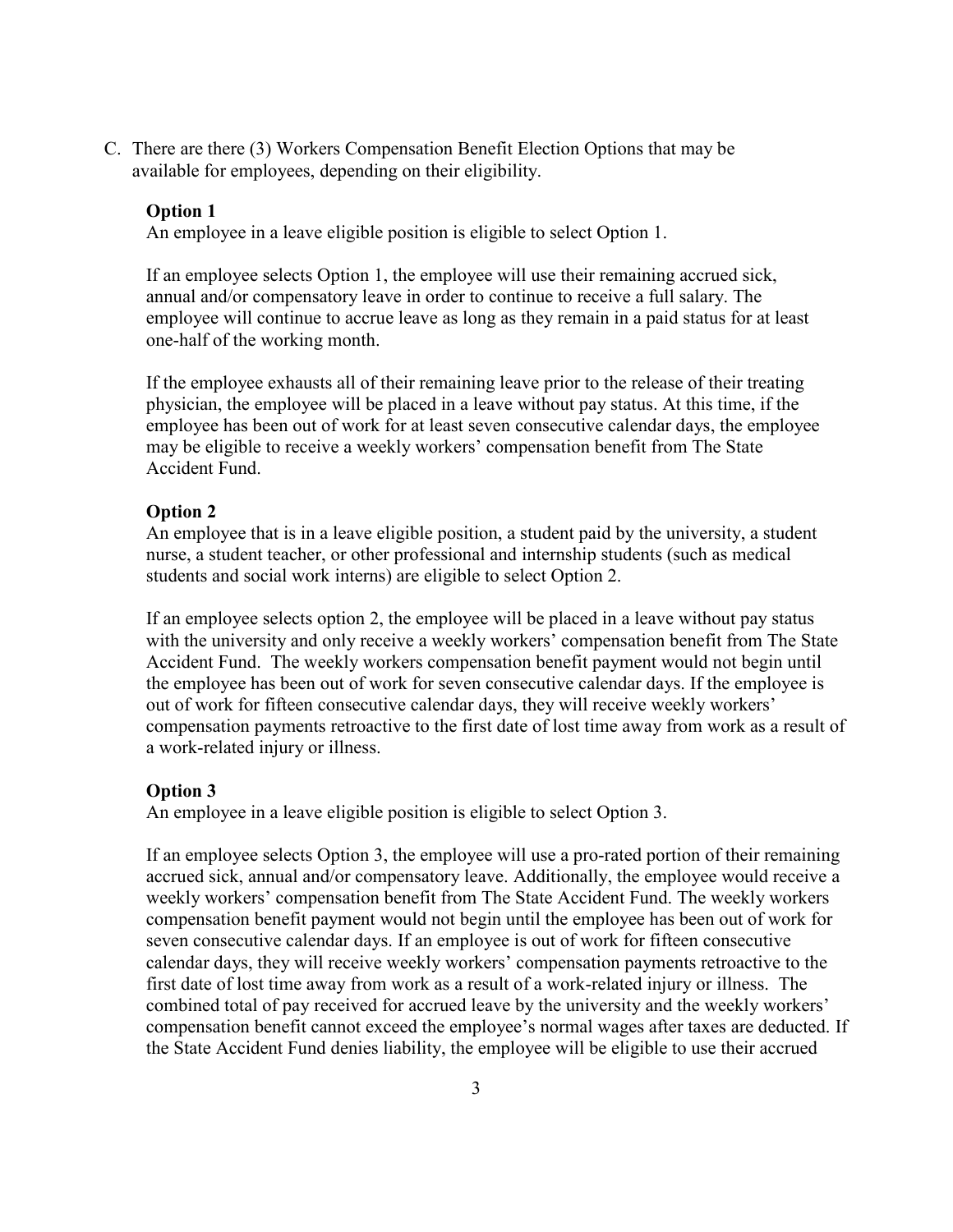sick, annual and/or compensatory leave.

- D. Workers' Compensation benefits for lost time will not be paid for the first seven calendar days unless the work-related illness or injury results in time lost greater than 14 calendar days. For claims in which the disability is more than seven days but less than 14 calendar days, compensation will be paid for each day over seven days. For claims in which the disability lasts longer than 14 calendar days, Worker's Compensation benefits will be paid from the first day of disability.
- E. Injured workers are entitled to compensation at the rate of 66 2/3% of their average weekly wage based on wages of the four quarters prior to the injury, but no more than the maximum average weekly wage determined each year by the South Carolina Department of Employment and Workforce. If the injured employee is working two or more jobs at the time of the accident, those wages may be included as part of the average weekly wage and compensation rate. The compensation rate is the same for Option 1, Option 2, and Option 3.
- F. If an employee exhausts their leave and/or is placed in a leave without pay status with the university, the employee will be responsible for paying their portion of their insurance premiums, in addition to payment for other applicable deductions to the USC's Payroll Department in order to maintain coverage. An active member of the retirement system may wish to pay their retirement contributions in order to maintain their retirement service credit with the retirement system. The State Accident Fund will not take any insurance/benefit deductions from their weekly workers compensation benefit payment.
- G. If an employee is out of work for a work-related injury or illness for more than three (3) consecutive working days, an FMLA Employee Medical Certification Form (W-380-E) must be completed.
- H. An employee must provide all physician's notes (which should include work status, work restrictions, and date of following appointments) to their supervisor, the Department Human Resources Contact and to the Division of Human Resources.
- I. Upon returning to work, an employee is required to provide a return-to-work statement from the treating physician.

# **Restricted Duty**

A. If a physician releases an employee to work with restrictions, the employee is required to notify their supervisor immediately, to include providing a physician's note indicating the work restrictions so that the department can determine if the employee's restrictions can be accommodated.